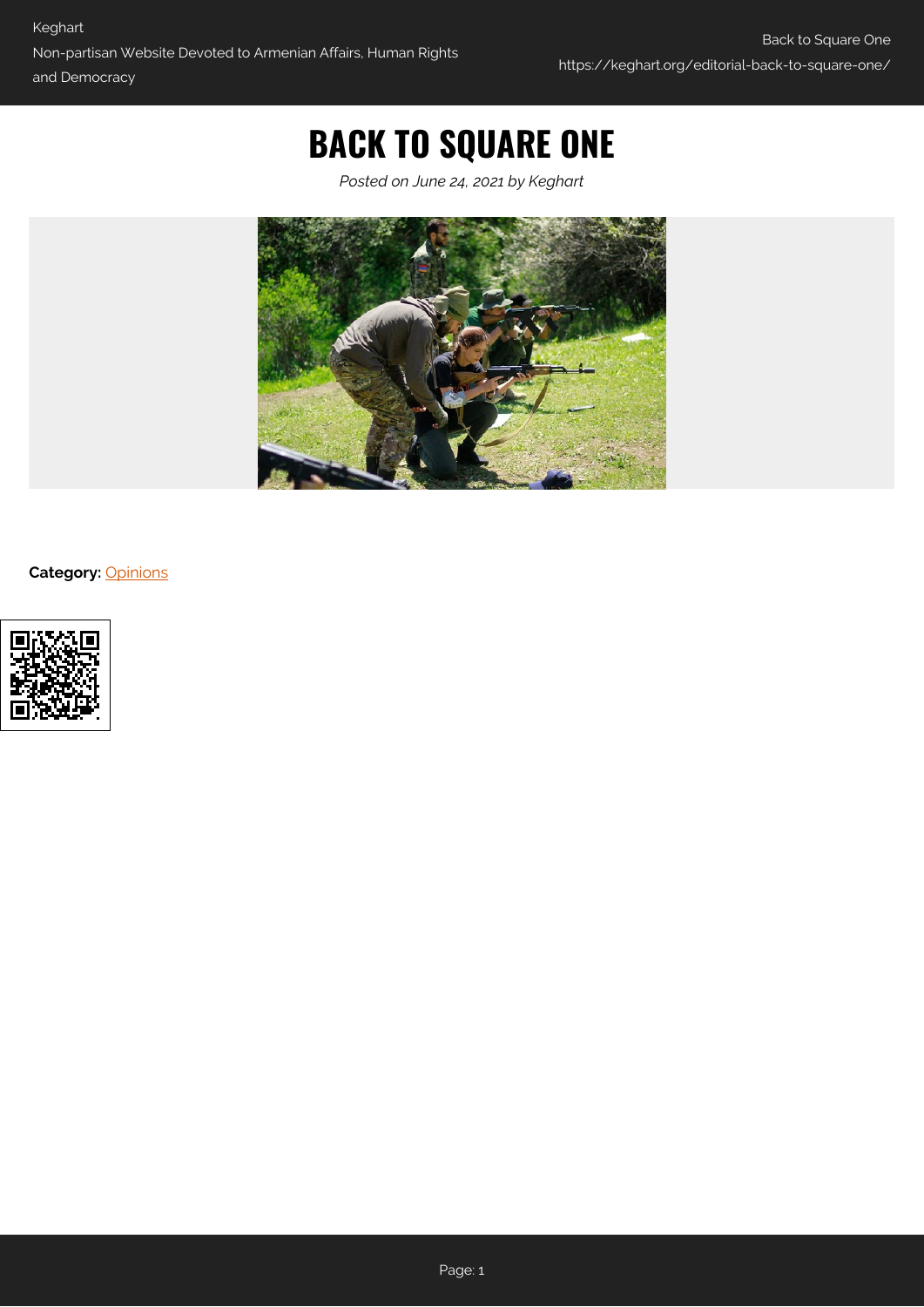### **Keghart.org Editorial**, 25 June 2021

Having obtained the majority of the votes in the June 20 parliamentary elections, Nikol Pashinyan and his Civil Contract party will return to power. They will form a majority government despite failing to fulfill the promises of the 2018 election and despite suffering a horrendous defeat in last fall's war against Azerbaijan/Turkey.

Of the 2.5 million registered voters a considerable number resides abroad without possibility to vote electronically. The participation rate was 49.26% with 20,000 more people voting compared to the 2018 elections. The opposition maintains that electoral fraud was committed and Robert Kocharyan, head of Armenia Alliance, announced on Tuesday that the party will challenge the election results at the Constitutional Court. The Statement of Preliminary Findings and Conclusions issued by the [International Election Observation Mission](https://www.osce.org/files/f/documents/1/3/490307_0.pdf) on June 21 has a more overall positive evaluation "The 20 June 2021 early parliamentary elections in the Republic of Armenia were competitive and generally well-managed... However, they were characterized by intense polarization and marred by increasingly inflammatory rhetoric among key contestants."

Robert Kocharyan, Serge Sargsyan, and Nikol Pashinyan each bear a certain share of responsibility for the devastating war and losses in Artsakh. Amazingly two of the culprits and candidates supported by the third have been voted to return to power. Any hope to set up a fact-finding commission to investigate the war failures are thus diminished if not non-existent.

The Pashinyan campaign successfully portrayed the fight as between "white" Pashinyan and "black" Kocharyan. Meanwhile, Kocharyan and Armenia Alliance ran unsophisticated campaigns. While Pashinyan celebrates his victory, he should not interpret it as a reflection of his popularity. A significant number voted for him, because he was perceived as less of an evil than Kocharyan or Sargsyan. Many voters' preference was based on the artificially created perception that the only choice was between bad and worse.

Additionally, most people living in small towns and border villages who are impoverished, post-2018 felt that they were being heard and no longer ignored by the ruling class Pashinyan was approachable and involved in person with villages and communities. Voters in those areas identified with Pashinyan especially due to his populist approach and speaking the "language" of the people. By contrast, they did not relate to the elegant men and women in shiny shoes, starchy collars, and complex sentences who were campaigning. Being aloof, they did not visit homes and did not share the voters' worries. They kept themselves inaccessible in expensive cars and houses.

Ironically, it was Pashinyan who resurrected the political corpse of Kocharyan when he failed to hold the latter accountable for blatant corruption as an oligarch ruler, for the 1999 Parliamentary massacre and the March 1, 2008 tragedy. Starting from the pre-election period, Kocharyan, through his media resources and connections also created the perception that the voters face two options only: either Civil Contract Party or Armenia Alliance. As a result, the vast majority of voters,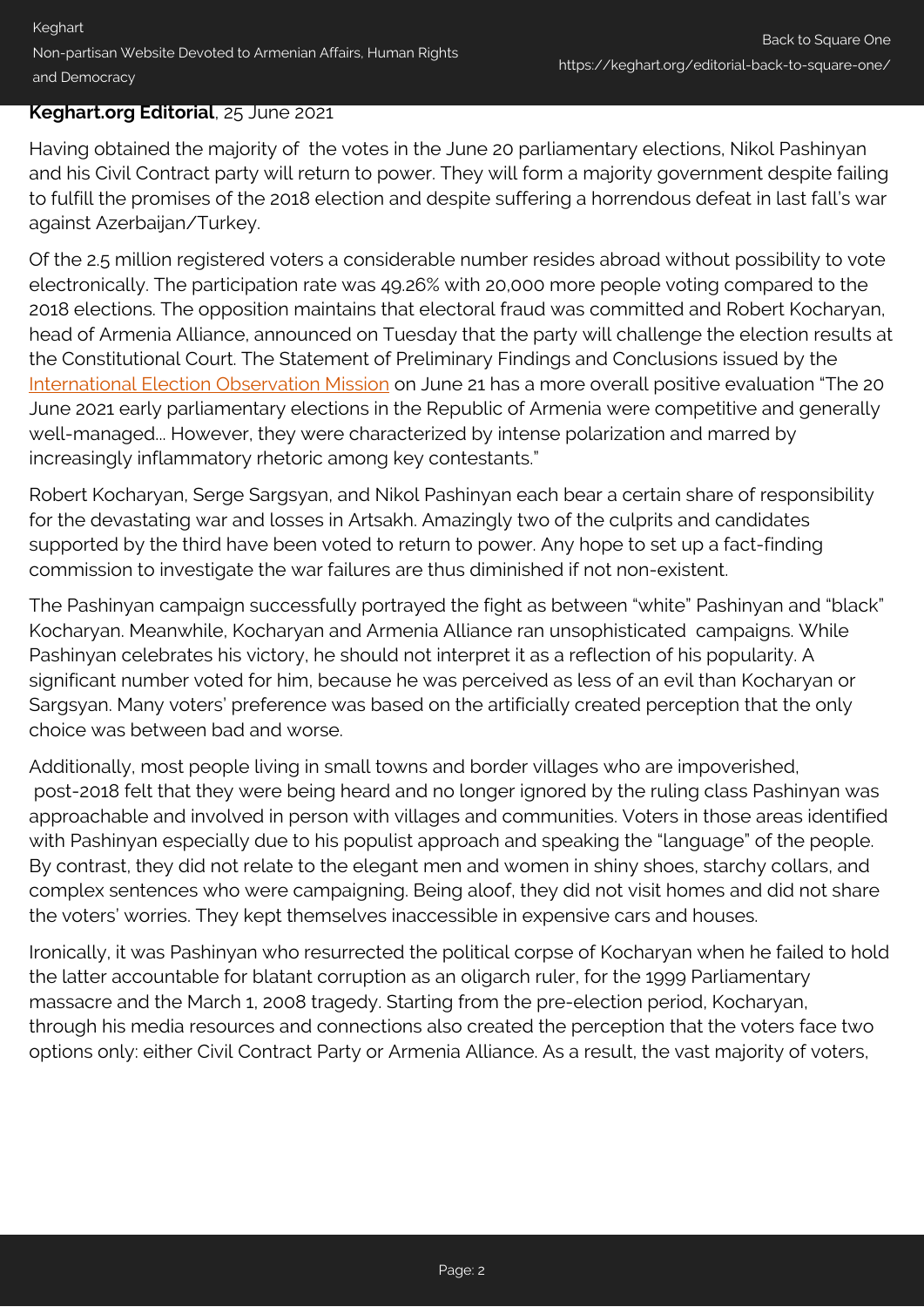a proper agenda. Armenia Alliance, similarly, void of a political agenda, was able to enter parliament with 21% as voters believed Kocharyan was Pashinyan's number one competitor.

The 20-plus parties that participated in the elections were not able to deliver their message to the electorate as they were overshadowed by the exaggerated "Black" and "White" options campaign. Lack of funds, a shortage of qualified campaign staff, not utilizing PR (Public Relations) technological tools, and the absence of young professionals who should have influenced political change further exacerbated their challenges. The small parties could not overcome their secondary minor differences and form competitive coalitions. Furthermore, they faced a blockade by oligarch controlled mass media.

Problems to address as the newly to be formed majority government enters the stage:

- 1. Before entering the election race, it was clear that the aspirations of 2018 uprising -- which many call a revolution -- did not materialize in the last two and a half years. The former leaders were rejected, Pashinyan's government was to accomplish reforms but did not or could not. Now with the same leaders who were against reforms serving as minority opposition, hopes to accomplish reforms are meagre. Also, with no viable opposition the government's promises may remain just that, promises.
- 2. Should Pashinyan falter on the Nov. 9 ceasefire agreement through refusal to open transport lines between Turkey and Azerbaijan through Meghri, Russia will shift its pressure to Kocharyan to enforce the full implementation of the 'Lavrov Plan'. This may present itself in the form of political instability and provocative media. Hence, the outcome of the elections will serve Russian interests over that of Armenia's. Meanwhile the return of POWs, demarcation issues and de-mining need to be immediately addressed.
- 3. Lack of ideology and vision permeates the Armenian political landscape preventing unity that could pull the nation out of calamity. Crises have the tendency to reveal the political and ideological problems facing a society and thus present an opportunity to find the key to a longterm solution.

Remedies the new government should apply to pull the country out of the morass:

- 1. To reawaken the spirit of the 2018 popular uprising, Pashinyan will have to carry on internal reforms primarily in the justice system, revise the constitution, and continue to expose and prevent corruption. The second key target will be economic development. The government should implement policies that establish a smart knowledge-based economy. It's only such an approach that can place Armenia on the global economic map and provide a competitive edge.
- 2. The new government should come up with a robust plan and formula for "foreign policy" that gives Armenia the ability to preserve its margin of manoeuvring and create diplomatic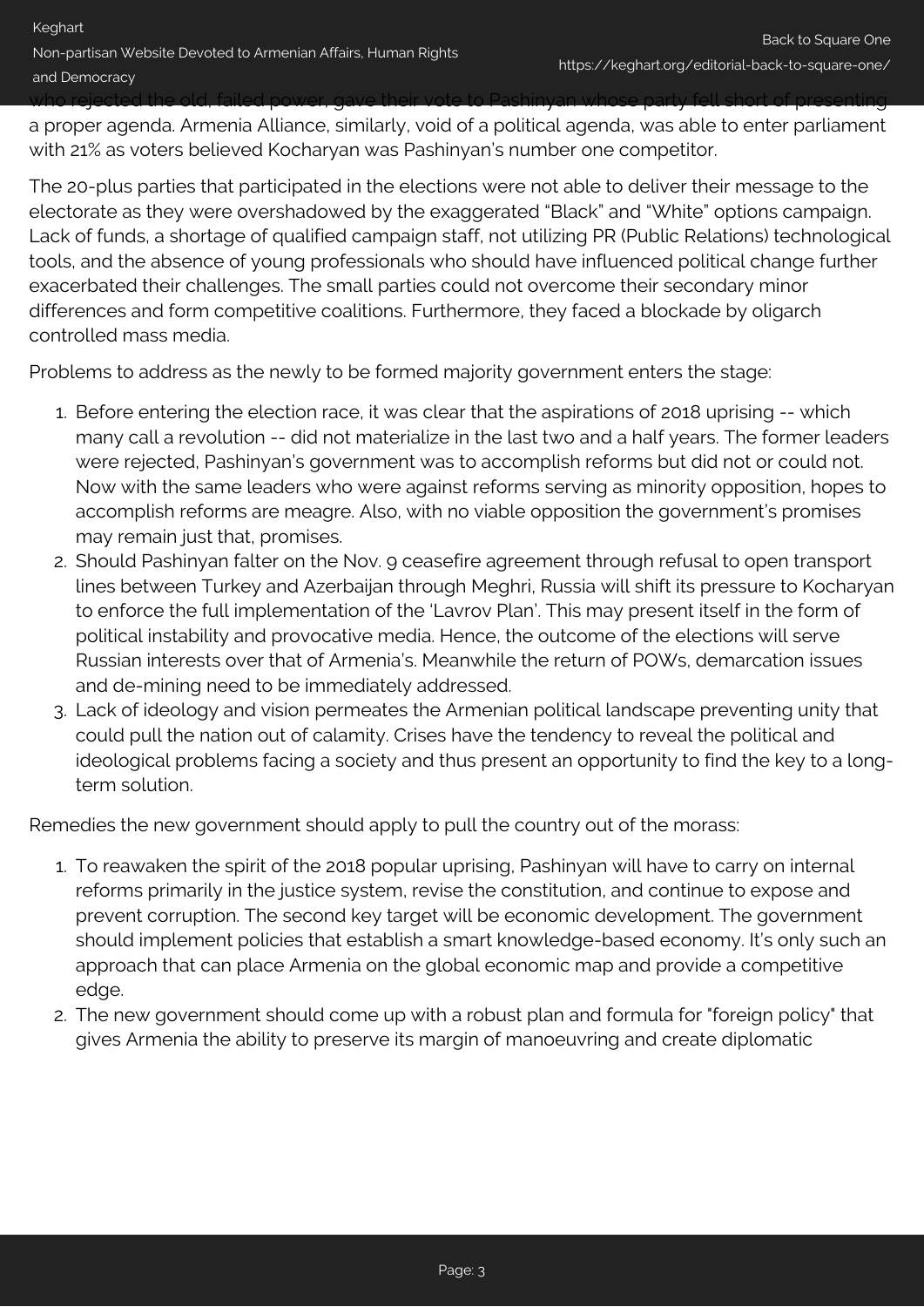relationships that serve the best interests of Armenia. In other words, Armenia should become a regional and maybe even a global point of intersection for countries and a major actor (mediator) that can establish Armenia as a point of reference. Of course, this comes hand-inhand with economic competitiveness and internal political stability. Second, revamp the armed and security forces. Through prioritizing investments in science and technology create a military system that will discourage enemy forces from making hostile moves. Armenia should create a broad based highly mobile militia army trained in lethal techniques like some other countries, such as Switzerland, and Sweden.

3. A national doctrine is the backbone of a thriving political entity, that is a country with a viable state. The government should immediately start working towards developing a long-term vision for the nation with the principles to implement it. After all, states have a major role in redefining these concepts along with society at large. Armenians are not an exception to this.

To turn the tide the elected majority government of Armenia should make a 180 degree turn in the approach and stance it has taken since 2018. First, it should introduce major internal reforms. Second, embark on building diplomatic relationships with countries that align with Armenia's interests and reorganize its security and defence assets. Lastly, establish a national doctrine that will provide a strategy with a long-term vision including the revitalization of science, technology, education, culture, economy, and political renaissance that will serve Armenia and its best interests.